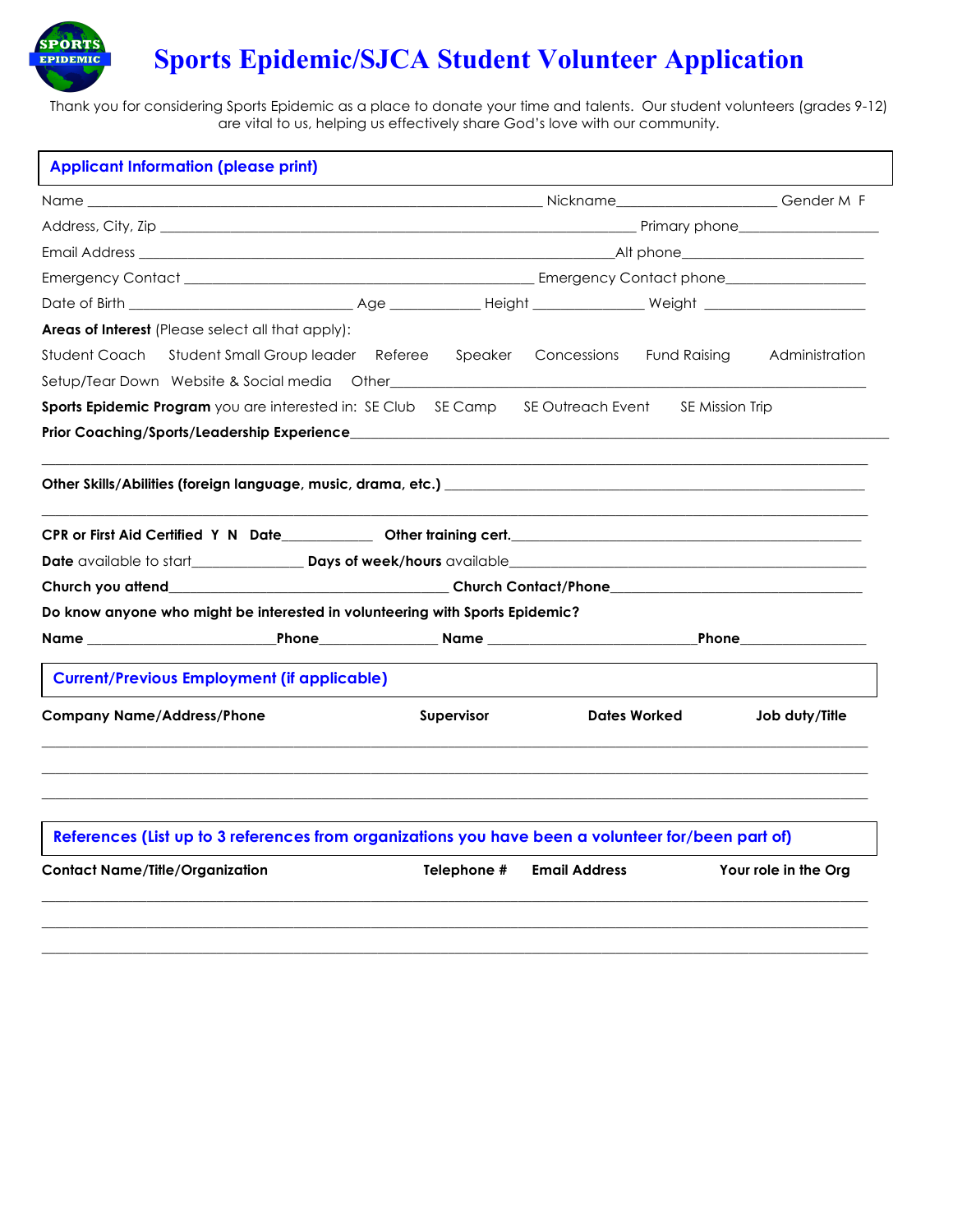

**\_\_\_\_\_\_\_\_\_\_\_\_\_\_\_\_\_\_\_\_\_\_\_\_\_\_\_\_\_\_\_\_\_\_\_\_\_\_\_\_\_\_\_\_\_\_\_\_\_\_\_\_\_\_\_\_\_\_\_\_\_\_\_\_\_\_\_\_\_\_\_\_\_\_\_\_\_\_\_\_\_\_\_\_\_\_\_\_\_\_\_\_\_\_\_\_\_\_\_\_\_\_\_\_\_\_\_\_\_\_\_\_\_\_\_\_\_\_ \_\_\_\_\_\_\_\_\_\_\_\_\_\_\_\_\_\_\_\_\_\_\_\_\_\_\_\_\_\_\_\_\_\_\_\_\_\_\_\_\_\_\_\_\_\_\_\_\_\_\_\_\_\_\_\_\_\_\_\_\_\_\_\_\_\_\_\_\_\_\_\_\_\_\_\_\_\_\_\_\_\_\_\_\_\_\_\_\_\_\_\_\_\_\_\_\_\_\_\_\_\_\_\_\_\_\_\_\_\_\_\_\_\_\_\_\_\_ \_\_\_\_\_\_\_\_\_\_\_\_\_\_\_\_\_\_\_\_\_\_\_\_\_\_\_\_\_\_\_\_\_\_\_\_\_\_\_\_\_\_\_\_\_\_\_\_\_\_\_\_\_\_\_\_\_\_\_\_\_\_\_\_\_\_\_\_\_\_\_\_\_\_\_\_\_\_\_\_\_\_\_\_\_\_\_\_\_\_\_\_\_\_\_\_\_\_\_\_\_\_\_\_\_\_\_\_\_\_\_\_\_\_\_\_\_\_ \_\_\_\_\_\_\_\_\_\_\_\_\_\_\_\_\_\_\_\_\_\_\_\_\_\_\_\_\_\_\_\_\_\_\_\_\_\_\_\_\_\_\_\_\_\_\_\_\_\_\_\_\_\_\_\_\_\_\_\_\_\_\_\_\_\_\_\_\_\_\_\_\_\_\_\_\_\_\_\_\_\_\_\_\_\_\_\_\_\_\_\_\_\_\_\_\_\_\_\_\_\_\_\_\_\_\_\_\_\_\_\_\_\_\_\_\_\_ \_\_\_\_\_\_\_\_\_\_\_\_\_\_\_\_\_\_\_\_\_\_\_\_\_\_\_\_\_\_\_\_\_\_\_\_\_\_\_\_\_\_\_\_\_\_\_\_\_\_\_\_\_\_\_\_\_\_\_\_\_\_\_\_\_\_\_\_\_\_\_\_\_\_\_\_\_\_\_\_\_\_\_\_\_\_\_\_\_\_\_\_\_\_\_\_\_\_\_\_\_\_\_\_\_\_\_\_\_\_\_\_\_\_\_\_\_\_ \_\_\_\_\_\_\_\_\_\_\_\_\_\_\_\_\_\_\_\_\_\_\_\_\_\_\_\_\_\_\_\_\_\_\_\_\_\_\_\_\_\_\_\_\_\_\_\_\_\_\_\_\_\_\_\_\_\_\_\_\_\_\_\_\_\_\_\_\_\_\_\_\_\_\_\_\_\_\_\_\_\_\_\_\_\_\_\_\_\_\_\_\_\_\_\_\_\_\_\_\_\_\_\_\_\_\_\_\_\_\_\_\_\_\_\_\_\_ \_\_\_\_\_\_\_\_\_\_\_\_\_\_\_\_\_\_\_\_\_\_\_\_\_\_\_\_\_\_\_\_\_\_\_\_\_\_\_\_\_\_\_\_\_\_\_\_\_\_\_\_\_\_\_\_\_\_\_\_\_\_\_\_\_\_\_\_\_\_\_\_\_\_\_\_\_\_\_\_\_\_\_\_\_\_\_\_\_\_\_\_\_\_\_\_\_\_\_\_\_\_\_\_\_\_\_\_\_\_\_\_\_\_\_\_\_\_ \_\_\_\_\_\_\_\_\_\_\_\_\_\_\_\_\_\_\_\_\_\_\_\_\_\_\_\_\_\_\_\_\_\_\_\_\_\_\_\_\_\_\_\_\_\_\_\_\_\_\_\_\_\_\_\_\_\_\_\_\_\_\_\_\_\_\_\_\_\_\_\_\_\_\_\_\_\_\_\_\_\_\_\_\_\_\_\_\_\_\_\_\_\_\_\_\_\_\_\_\_\_\_\_\_\_\_\_\_\_\_\_\_\_\_\_\_\_ \_\_\_\_\_\_\_\_\_\_\_\_\_\_\_\_\_\_\_\_\_\_\_\_\_\_\_\_\_\_\_\_\_\_\_\_\_\_\_\_\_\_\_\_\_\_\_\_\_\_\_\_\_\_\_\_\_\_\_\_\_\_\_\_\_\_\_\_\_\_\_\_\_\_\_\_\_\_\_\_\_\_\_\_\_\_\_\_\_\_\_\_\_\_\_\_\_\_\_\_\_\_\_\_\_\_\_\_\_\_\_\_\_\_\_\_\_\_**

**Your Story** 

**Your Personal Testimony (How you came to know Jesus)** 

#### Why you want to volunteer\_

### **Statement (Please read carefully before signing)**

#### **Sports Epidemic Statement of Faith**

• The sole basis for our belief is the Bible, which is uniquely God-inspired, without error, and the final authority for living (2 Timothy 3:16-17)

**\_\_\_\_\_\_\_\_\_\_\_\_\_\_\_\_\_\_\_\_\_\_\_\_\_\_\_\_\_\_\_\_\_\_\_\_\_\_\_\_\_\_\_\_\_\_\_\_\_\_\_\_\_\_\_\_\_\_\_\_\_\_\_\_\_\_\_\_\_\_\_\_\_\_\_\_\_\_\_\_\_\_\_\_\_\_\_\_\_\_\_\_\_\_\_\_\_\_\_\_\_\_\_\_\_\_\_\_\_\_\_\_\_\_\_\_\_\_ \_\_\_\_\_\_\_\_\_\_\_\_\_\_\_\_\_\_\_\_\_\_\_\_\_\_\_\_\_\_\_\_\_\_\_\_\_\_\_\_\_\_\_\_\_\_\_\_\_\_\_\_\_\_\_\_\_\_\_\_\_\_\_\_\_\_\_\_\_\_\_\_\_\_\_\_\_\_\_\_\_\_\_\_\_\_\_\_\_\_\_\_\_\_\_\_\_\_\_\_\_\_\_\_\_\_\_\_\_\_\_\_\_\_\_\_\_\_ \_\_\_\_\_\_\_\_\_\_\_\_\_\_\_\_\_\_\_\_\_\_\_\_\_\_\_\_\_\_\_\_\_\_\_\_\_\_\_\_\_\_\_\_\_\_\_\_\_\_\_\_\_\_\_\_\_\_\_\_\_\_\_\_\_\_\_\_\_\_\_\_\_\_\_\_\_\_\_\_\_\_\_\_\_\_\_\_\_\_\_\_\_\_\_\_\_\_\_\_\_\_\_\_\_\_\_\_\_\_\_\_\_\_\_\_\_\_**

- There is one God, eternally existing in three persons Father, Son and Holy Spirit each possessing all the attributes of deity. (Matthew 28:19)
- God created humans to have fellowship with Him, but they defied God by sinfully going their own way. As a result, we need God's saving grace to end our alienation from Him. Salvation comes only through God's grace not human effort - and must be received personally by repentance and faith. (Romans 3:23-26, Romans 5:1)
- Jesus Christ, second Person of the Trinity, born of a virgin, lived a sinless life on earth and voluntarily paid for our sin by shedding His blood and dying on the cross as our substitute. This accomplished salvation for all who receive grace by trusting in Him alone. He rose from the dead and is the only mediator between God and us. He will return to earth for the Church. (John 1:1, Matthew 1:18:25, 1 Corinthians 15:1-8, Acts 1:9-11, Hebrews 9:27-28, 1Thessalonians 4:13-17)
- We believe in the present ministry of the Holy Spirit, by whose indwelling the Christian is enabled to live a godly life. (John 14:15-26; John 16:5-16; Ephesians 1:13-14)
- Love is our priority (Mark 12:28-34, 1 Corinthians 13:1-3,13)

I have read and am in agreement with **Sports Epidemic's Statement of Faith Student Initials \_**\_\_\_\_\_\_\_ **Parent Initials \_**\_\_\_\_\_\_

#### **Sports Epidemic Waiver of Liability, Indemnity, Assumption of Risk and Media Release Agreement (read carefully & sign)**

*Waiver: In consideration of permission to use, today and on all future dates the property, facilities, and services used by Sports Epidemic (SE) to include St John's Christian Academy (SJCA), I, on behalf of myself, my heirs, personal representatives, or assigns, do hereby release, waive, discharge, and agree not to sue, SE or SJCA, its directors, officers, employees, volunteers, independent contractors, agents and as applicable, owners and lessors of premises on which the activity takes place from liability from any and all claims arising from the ordinary negligence of SE or SJCA or any of the aforementioned parties. This agreement applies to 1) personal injury (including death) from accidents or illnesses arising from volunteer support to SE activities including, but not limited to, sports activities, meetings, and events, and individual use of facilities, premises, or equipment; and to 2) any and all claims resulting from the damage to, loss of, or theft of property.* 

*Indemnification and Hold Harmless: I agree to HOLD HARMLESS AND INDEMNIFY SE and SJCA from all claims resulting from negligence and to reimburse them for any expenses incurred by SE or SCJA in investigating and defending a claim or suit*